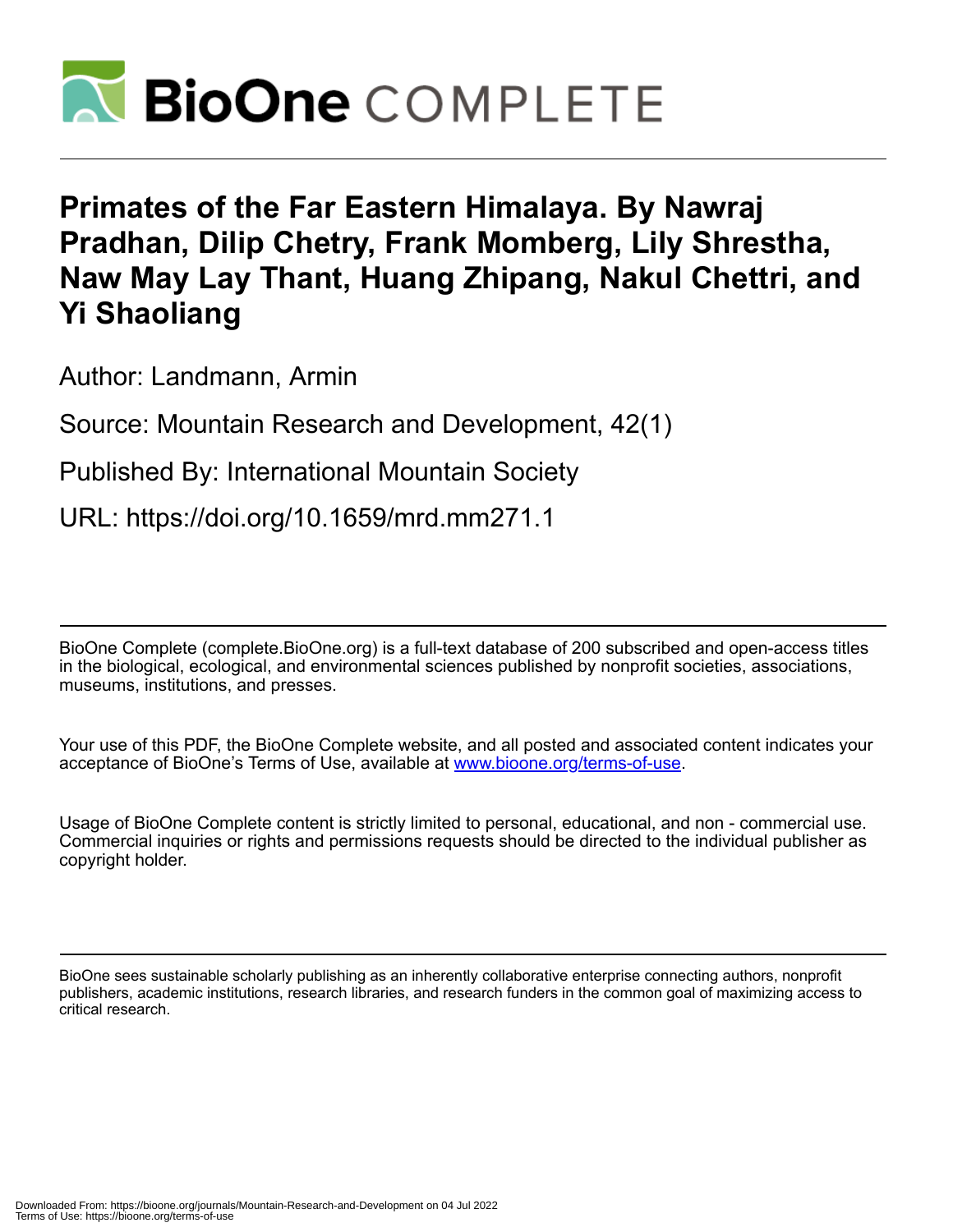## Primates of the Far Eastern Himalaya. By Nawraj Pradhan, Dilip Chetry, Frank Momberg, Lily Shrestha, Naw May Lay Thant, Huang Zhipang, Nakul Chettri, and Yi Shaoliang

Kathmandu, Nepal: International Centre for Integrated Mountain Development, 2021. ix  $+$  114 pp. Free download: <https://lib.icimod.org/record/35408>, ISBN 978-92-9115- 945-1. Softcover print copy available upon request, ISBN 978-92-9115-944-4.

## Armin Landmann

[office@arminlandmann.at](mailto:office@arminlandmann.at)

Institut für Naturkunde & Ökologie, Karl Kapfererstrasse 3, A-6020 Innsbruck, Austria

© 2022 Landmann. This open access article is licensed under a Creative Commons Attribution 4.0 International License [\(http://creativecommons.](http://creativecommons.org/licenses/by/4.0/) [org/licenses/by/4.0/\)](http://creativecommons.org/licenses/by/4.0/). Please credit the authors and the full source.

Asian primates are found primarily in the oriental biogeographical region from India to the archipelagos of the Philippines and Indonesia, including the transition zone to Australasia (Wallacea). However, species diversity and distribution patterns of primates in the mountainous transition zone of the southeastern Palearctic to the subtropic parts of the ''Orientalis'' are less well known and understood. This is clearly illustrated by the fact that 4 of the 16 primate species covered in the book Primates of the Far Eastern Himalaya—Arunachal macaque (Macaca munzala), white-cheeked macaque (Macaca leucogenys), Myanmar snubnosed monkey (Rhinopithecus strykeri), and Skywalker hoolock gibbon (Hoolock tianxing)—have been scientifically described as new species only in the last 15 years, boosting the list of Asian primates up to about 120 species (cf. Mittermeier 2013). Regarding the rate of new species descriptions in primates over the past 2 to 3 decades, which is higher than in most other vertebrate orders, one could expect that this is not the end of the story, not even in the remote and rugged mountain regions of the Himalayas. Even though, in my opinion, species numbers have been somewhat artificially inflated during recent decades because of new species concepts, the increase in species and taxon numbers of primates from 275/630 (Mittermeier and Konstant 2001) to over 479/681 (Mittermeier 2013) and on to the current staggering tally of 502/716 (Rylands et al 2020) clearly shows an increase in knowledge about primates and indicates an overwhelming interest in this intriguing group of animals, not only in the scientific community but also in the general public.

Broadening public knowledge about nature and its relationships to human activities can rightfully be regarded as the most important goal of the natural sciences, and this book, given its concept and content as well as writing style and layout, is clearly designed to mainly serve such precious purposes. This release of the International Centre of Integrated Mountain Development (ICIMOD), also available in book form, is reminiscent of leaflets in the style of World Wide Fund for Nature, BirdLife, or International Union for Conservation of Nature (IUCN) publications aimed at nonprofessional customers and readers. Undoubtedly, Primates of the Far Eastern Himalaya achieves its aim. It is superbly illustrated and professionally designed, and 78 mostly close-up full-page photos of the 16 primate species make up two thirds of the 114 pages of the main part of the book, where the region's known species are portrayed. The 1-page species accounts are arranged in 4 chapters: ''Loris,'' with 1 species (Nycticebus bengalenis); "Macaques," with 6 Macaca species; ''Langurs,'' with 2 Rhinopithecus and 4 Trachypithecus species; and ''Gibbons,'' with 3 Hoolock species. They offer a brief description of the species' distribution and elevational range, as well as basic information about habitats, ecology, population size, threats, and the current IUCN conservation status. Specific comments about taxonomic status and relationships as well as field marks and the history of discovery are given under the header ''Narrative'' at the end of each species account. For R. strykeri and H. tianxing, species that are brand-new to science, stories of their discovery and more details about their ecology and behavior are given on separate pages. The species accounts are accompanied by schematic distribution maps that show the delineation of the Hindu Kush Himalaya in the background—a helpful tool for orientation, comparison, and reference.

The introductory section of the book comprises brief notes about the aims and the scope of work of the publisher, ICIMOD, and of the Landscape Initiative for the Far Eastern Himalaya, followed by short summaries of the global and regional status of primates and their outstanding importance as flagship species for nature conservation. This latter topic is again given special consideration at the end of the book, in the chapters following the species section. The first of these is entitled ''Conservation to Policy Actions: Species Discovery to Protection (China).'' The final chapters deal with the role of primates in regional myths, folklore, and cultural practices, which present some challenges to conservation measures but also offer opportunities, and with the transboundary collaboration needed for the sustainable protection of nature in the region. Further, the book includes a substantial and up-to-date bibliography of relevant literature comprising 84 published and partly unpublished titles, about 70% of which make specific reference to the region's primate species. It should be emphasized that most of the literature cited has been published in the last decade, which not only indicates the rapid growth of knowledge about the region and its species, but also offers a valuable starting point for readers with a deeper interest in the primates of the remote and mountainous far eastern Himalaya.

In the foreword, Pema Gyamtsho, director general of ICIMOD, states that the book is aimed at general readers and specialists alike, which I think is a bit overstated. Given the style of writing and layout, the emphasis on beautiful pictures, and the rather coarse ecological information provided in the species accounts, it is obvious that the book is pitched primarily to a wide, nonspecialist audience and

Terms of Use: https://bioone.org/terms-of-use